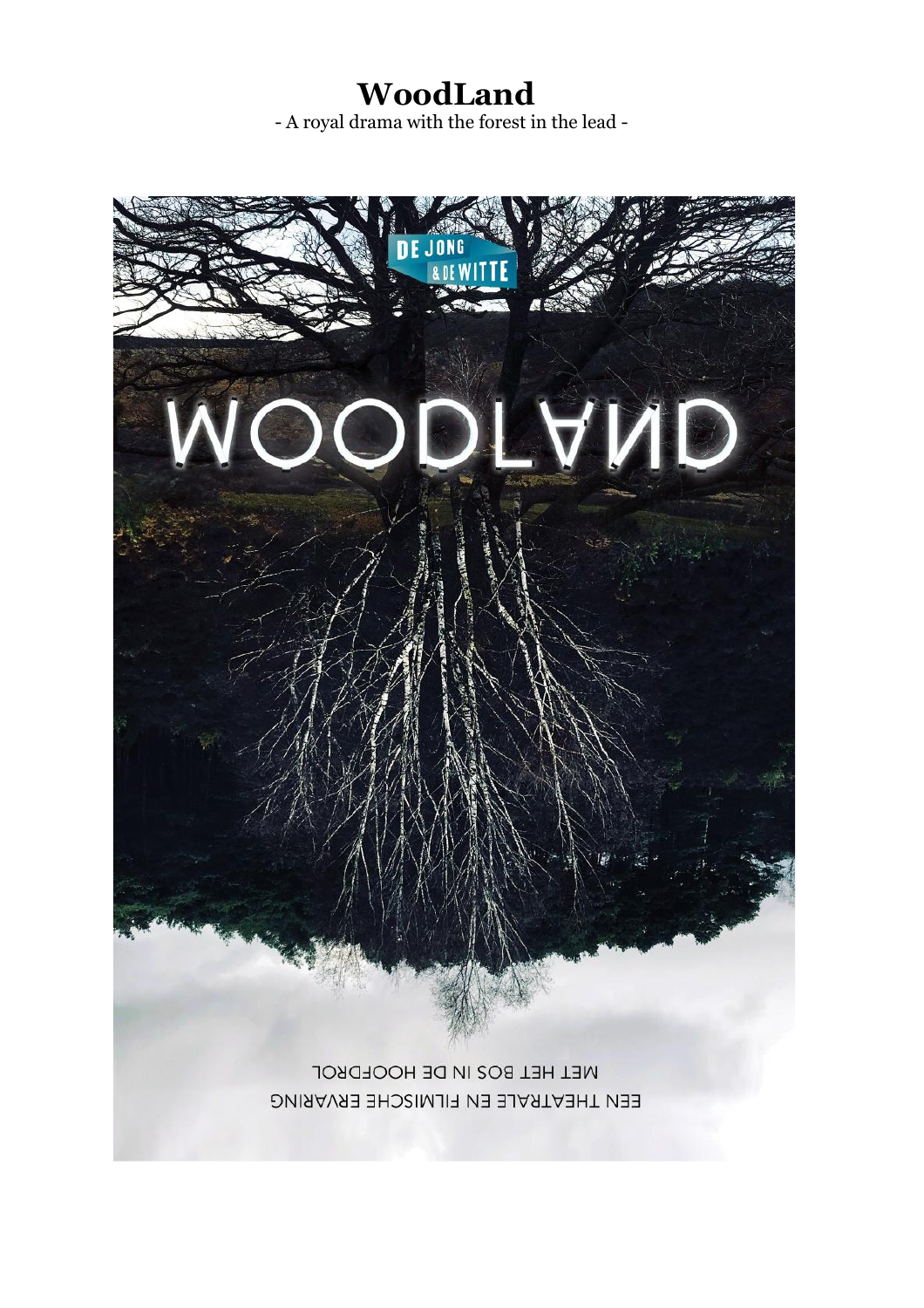

## **DeJong&DeWitte - Covid-19**

Together with DeJong&Dewitte, Stichting Sneeuwvonk is active in the application of the Covid-19 regulations. The performance 'WoodLand' takes place on a location outside and offers room to 25 - 30 visitors. Each member of the audience will be carefully handed out a cleaned iPod and headphones. Audiences from one household can walk the route as a duo. The public will be addressed before the start of the performance about keep their distance, which will be paid extra attention to during the performance by the person guiding the audience.

# **WoodLand**

- A royal drama with the forest in the lead -

With extreme slowness, invisible to our senses, a tragedy is taking place in the forest. A royal drama, as dark as Shakespeare's blackest play. Because trees also have great dramas. They have an inner world as lively as ours. Some species of trees hack into the systems of others or spread poison to sabotage rivals. Through scent trails and an enormous network of fungi, they warn their allies of intruders, over distances of up to hundreds of kilometres. Welcome to WoodLand, where we slow down to discover those ancient stories. Can we hear what the trees have to say to us?

In the visual and musical performance 'WoodLand' DeJong&DeWitte take their audience with a iPod in hand through the forest. With audio, film images and live performance you will be initiated into the secrets of tree life, and you will be given the space to really reflect on their life processes and motives.

#### *DeJong&DeWitte*

*In 'WoodLand' we want the audience to experience nature as a living organism and activate their imagination. With film we make the invisible visible, accelerate what is too slow for our eyes to perceive. With music we make the rhythm, the breath of nature, audible again. We give the audience the space to really reflect on the life processes and motives of trees, but also on ourselves and our own (unnatural?) speed of life.*

*How much nature is actually still in our genes?*

### **Background**

In 'WoodLand' we take the audience through 'Birnam Wood', the Shakespearean forest from Macbeth that, according to the prediction of three witches, will be set in motion.

"What would have inspired Shakespeare to come to such a remarkable prediction? Is there perhaps a strange phenomenon to be observed in this forest? Traces that can only be found here?"

With that question we watch and walk along with theatre maker Hanneke, who uses her voice recorder to report on her findings in her journey through Birnam Wood (Scotland). A forest ranger guides her and introduces her to the hidden life of trees. Slowly she discovers that the forest possesses stories in which she recognises the most important themes from Macbeth: the power of the strongest, the battle for the crown...

But nature's expressions are becoming increasingly unpredictable. Storms, thunderstorms, rain and vermin make her path more difficult. She experiences a night in which the interwovenness with the hidden life of trees and the magical powers of Macbeth come together in a hallucinatory experience.

*… Fair is Foul and Foul is Fair…*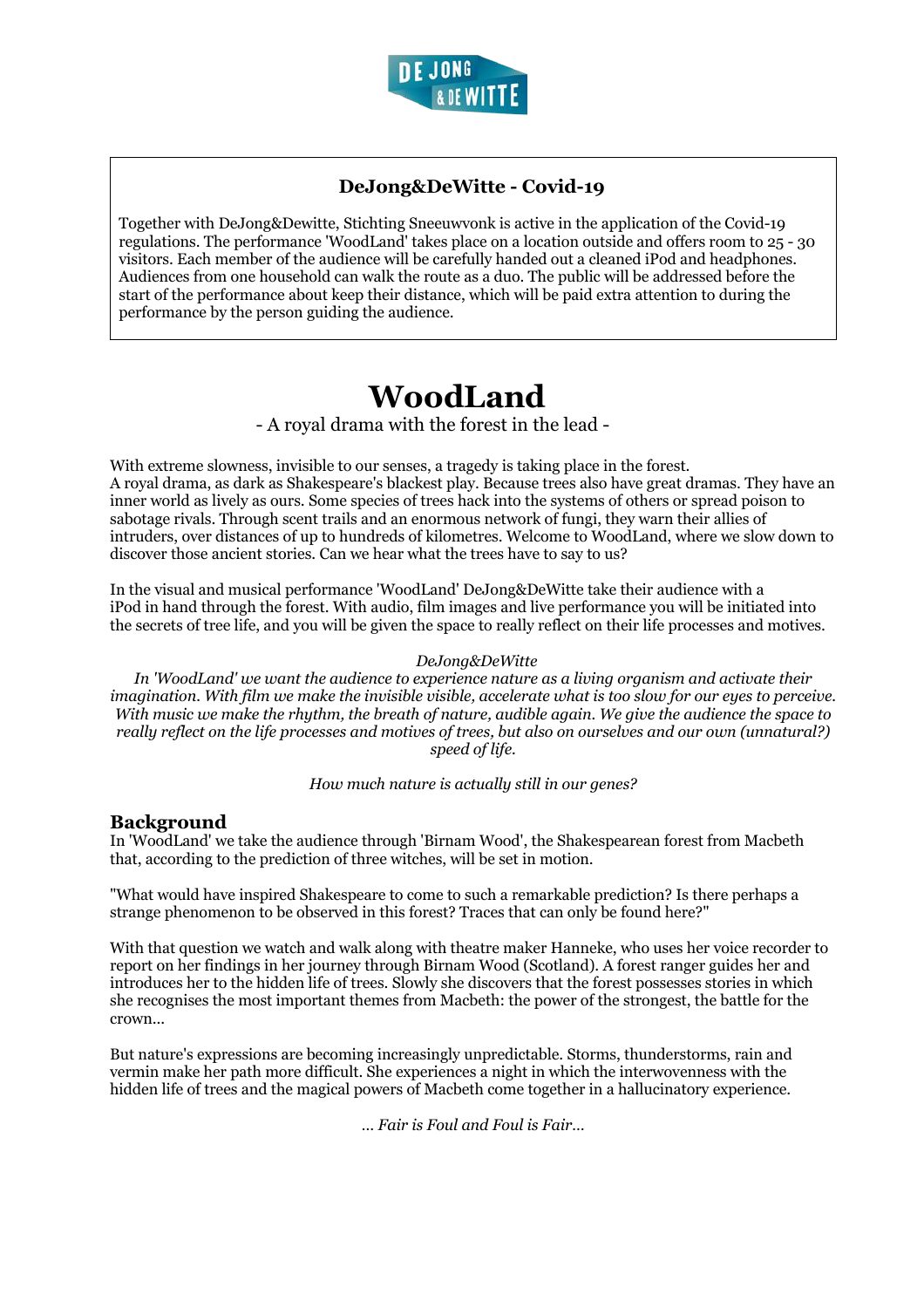

We discover a world that has become alien to us, and we slow down. We look through the apparent rigidity and very slow responsiveness of trees and zoom in on their specific survival mechanisms and methods of cooperation. We slow down even more, until we move so slowly that we can see for ourselves that what appears to be stationary is in fact in full motion.

We show that all the conspiracies, intrigues and emotional shades of the darkest part of Shakespeare are underscored by the trees. For the real protagonist in 'WoodLand' is a forest that is rich in movement.

## **Practical info**

*Length: ± 60 minutes Location: Wooded area/park Genre: Audio visual journey with live performance Team: 4 persons, (2 actors, 1 production, 1 technician) Audience: 30 tot 35 visitors per performance - 2 to 3 x day Covid-19 regulations will be applied*

## **Credits**

Concept & script: DeJong&DeWitte Text: Hanneke de Jong & Evianne Lamme Film images: Jonas de Witte Performance: Raoul Copier & Hanneke de Jong Dramaturgy: Cecile Brommer Final direction: Jochem Stavenuiter Set & props: Hester Jolink en Ronald Schinkelshoek Costumes: Jessica Helbach Interactive design: Sylvain Vriens Sound design: Rinus Aarts 3D animation: Het Nieuwe Kader Project management: Jeanet Hacquebord Producer: Stichting Sneeuwvonk

### **The Makers**

DeJong&DeWitte have been creating theatrical and visual performances and installations since 2007. Their work is characterised by their interdisciplinary and philosophical approach from which a surprising and idiosyncratic visual language emerges. They think and work from their very diverse backgrounds in the visual arts, design, film, music and theatre. Mixing all these different art forms, the makers create a subtle viewing and listening experience, in which they know how to inextricably link all the disciplines used. The audience is actively encouraged to distil their own story. Their investigative working method leaves room for applied dramaturgy and their performances are always tailored to the individual spectator experiences and to the performing locations themselves.

## **Contact**

Studio DeJong&DeWitte Van Oldenbarneveldtstraat 94-18 6827 AN, Arnhem / Netherlands



**For information & bookings:** www.entract.nl / cc@entract.nl

info@dejongdewitte.nl www.dejongdewitte.nl https://www.facebook.com/dejongdewitte<br>Hanneke de Jong: 0031 (0)6 44343471 0031 (0)6 44343471 Jonas de Witte: 0031 (0)6 55122891



lel: +316-1142 307 skype: sterrenplukker-

tel. +316-267048 skype: claudia geubel

Claudia Geubel

www.entract.nl email: cc@entract.nl